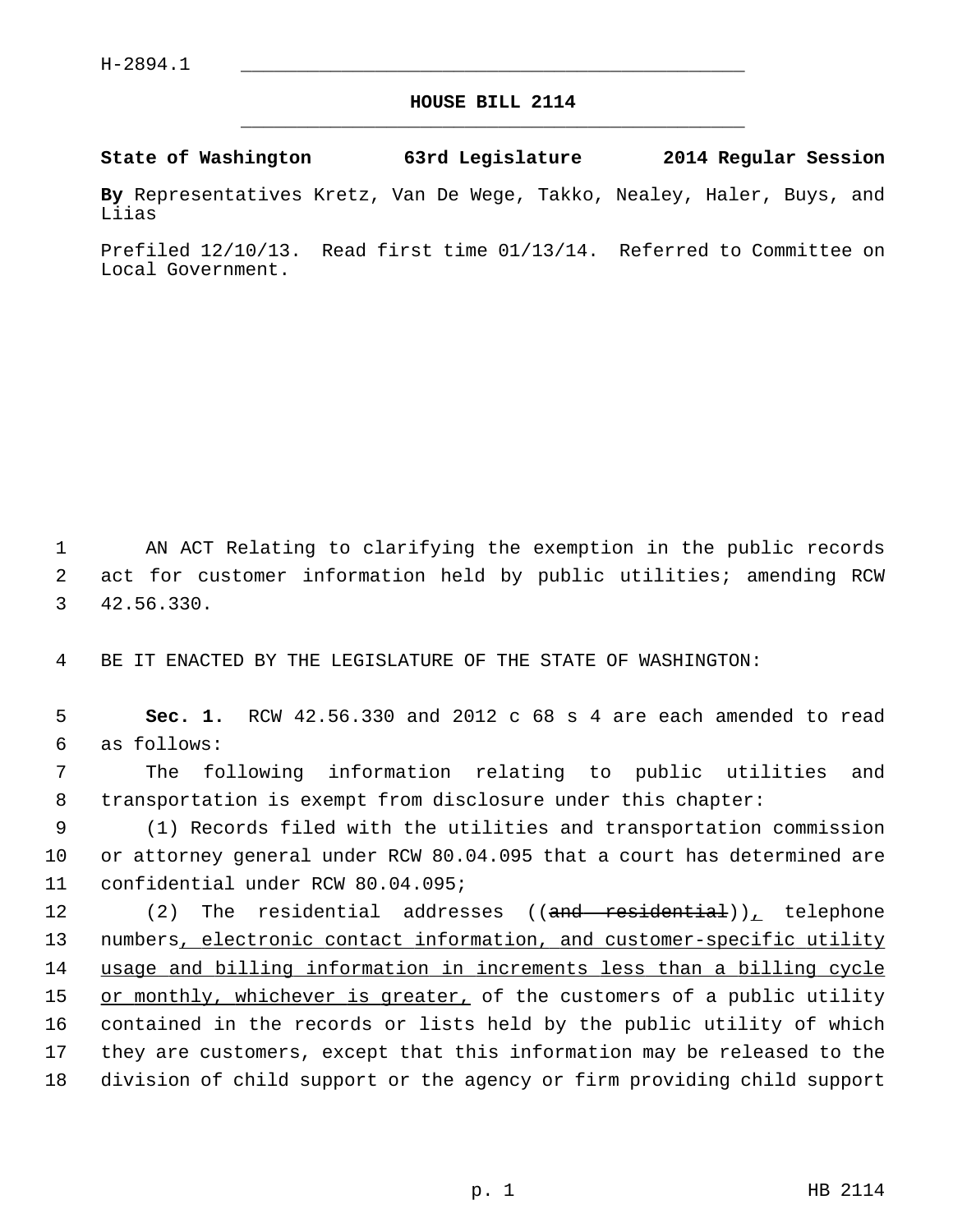1 enforcement for another state under Title IV-D of the federal social 2 security act, for the establishment, enforcement, or modification of a 3 support order;

 4 (3) The names, residential addresses, residential telephone 5 numbers, and other individually identifiable records held by an agency 6 in relation to a vanpool, carpool, or other ride-sharing program or 7 service; however, these records may be disclosed to other persons who 8 apply for ride-matching services and who need that information in order 9 to identify potential riders or drivers with whom to share rides;

10 (4) The personally identifying information of current or former 11 participants or applicants in a paratransit or other transit service 12 operated for the benefit of persons with disabilities or elderly 13 persons;

14 (5) The personally identifying information of persons who acquire 15 and use transit passes or other fare payment media including, but not 16 limited to, stored value smart cards and magnetic strip cards, except 17 that an agency may disclose personally identifying information to a 18 person, employer, educational institution, or other entity that is 19 responsible, in whole or in part, for payment of the cost of acquiring 20 or using a transit pass or other fare payment media for the purpose of 21 preventing fraud, or to the news media when reporting on public 22 transportation or public safety. As used in this subsection, 23 "personally identifying information" includes acquisition or use 24 information pertaining to a specific, individual transit pass or fare 25 payment media.

26 (a) Information regarding the acquisition or use of transit passes 27 or fare payment media may be disclosed in aggregate form if the data 28 does not contain any personally identifying information.

29 (b) Personally identifying information may be released to law 30 enforcement agencies if the request is accompanied by a court order;

31 (6) Any information obtained by governmental agencies that is 32 collected by the use of a motor carrier intelligent transportation 33 system or any comparable information equipment attached to a truck, 34 tractor, or trailer; however, the information may be given to other 35 governmental agencies or the owners of the truck, tractor, or trailer 36 from which the information is obtained. As used in this subsection, 37 "motor carrier" has the same definition as provided in RCW 81.80.010;